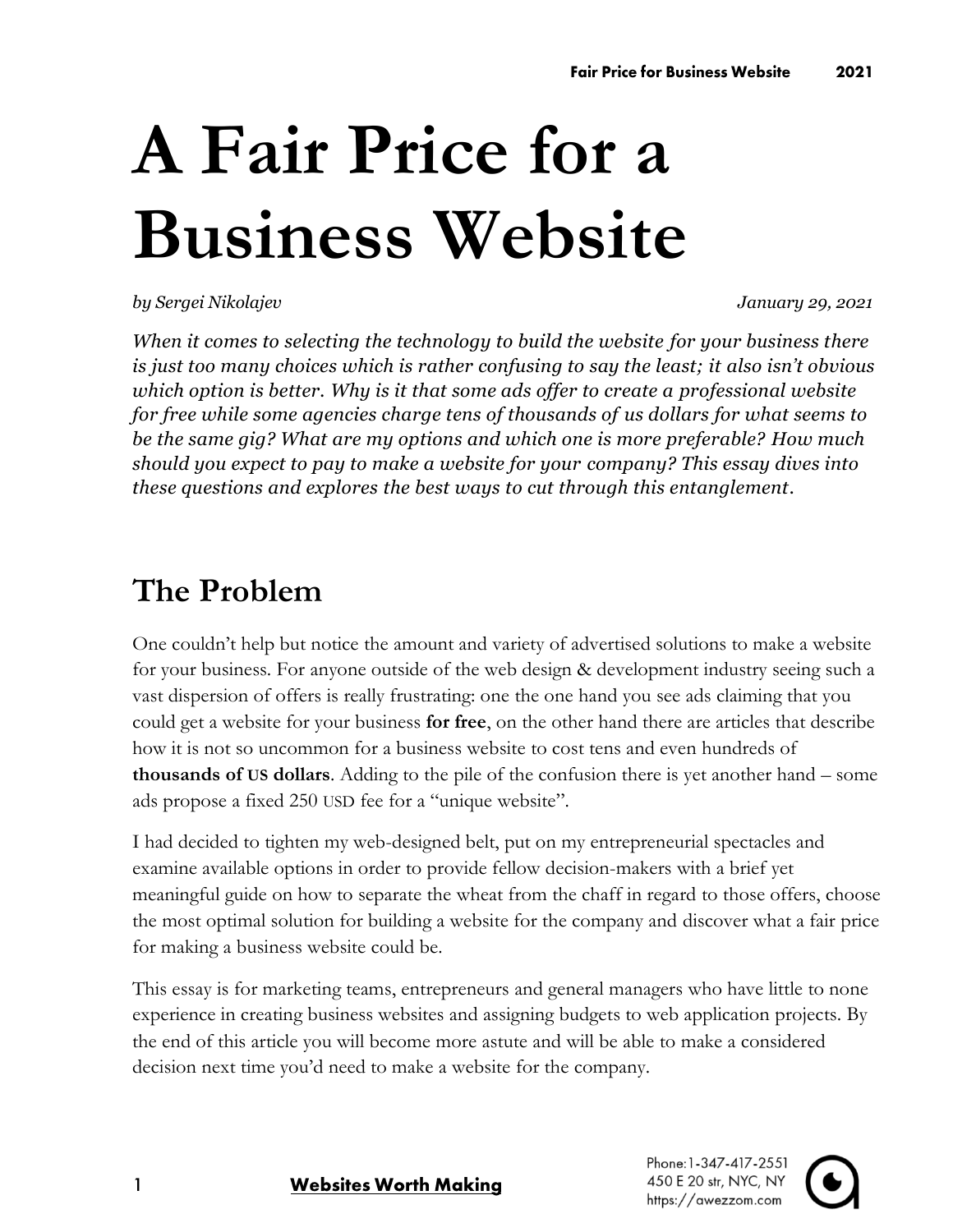#### **What are my Options for Creating a Business Website?**

To put it simply – any website is a bunch of folders with a bunch of files that contain a bunch of code that is interpreted by the browser. In order to get a functional website you'd need to have that code and deploy it on the server so that anyone could get access to it through the Internet connection. There are different ways how you can obtain those files.

To get more in-depth knowledge I suggest reading about pros and cons of different options to [create a business website](https://awezzom.com/blog/web-development/different-ways-build-business-website-guide) in detail following this link. This is a brief summary of the contents of that page:

- 1. Open-Source Software is free to download and you'd either have to DIY or hire a web **developer**.
- 2. Online Website Builders have free-tier options and you'd either have to hire a web **designer** or DIY.
- 3. Subscription-based Online Website Builders require recurring payments and have a rather steep learning curve; you can (try to) use them yourself or hire web developers and web designers (web DDs).
- 4. Low-cost Fixed-price Websites is another option when you don't want to search for web DDs, have very limited funds and don't feel like paying more than you think you should.
- 5. Custom-Made Websites is usually the most expensive option but hold the most value for the business.
- 6. In-house built Websites is a good option but requires searching, managing and nurturing talent.
- 7. AI-built Websites produce more buzz than value although this approach helps with eliminating the overwhelming amount of choice.

One way of looking at pros and cons of any website building tool is through the criteria of control. You could divide all of the above instruments into 2 groups.

Website builders like WordPress, Drupal, Joomla and Magento; frameworks like Laravel, React and Vue fall into the category of **maximum control** – you have all the web app's files in your possession and your abilities to manipulate the code are limited only by the skill level of the web developer.

The second one is a **limited control** group with platforms like Webflow, Shopify and Squarespace as its constituents. It is distinctive of the former group by the access to the web app's files – your web developers would not be able to alter most of the back-end source code which implies limitations on what can be achieved. Eventually you might figure out that you got "stuck" with the platform due to inability to migrate your business website in full to a different platform or own servers.

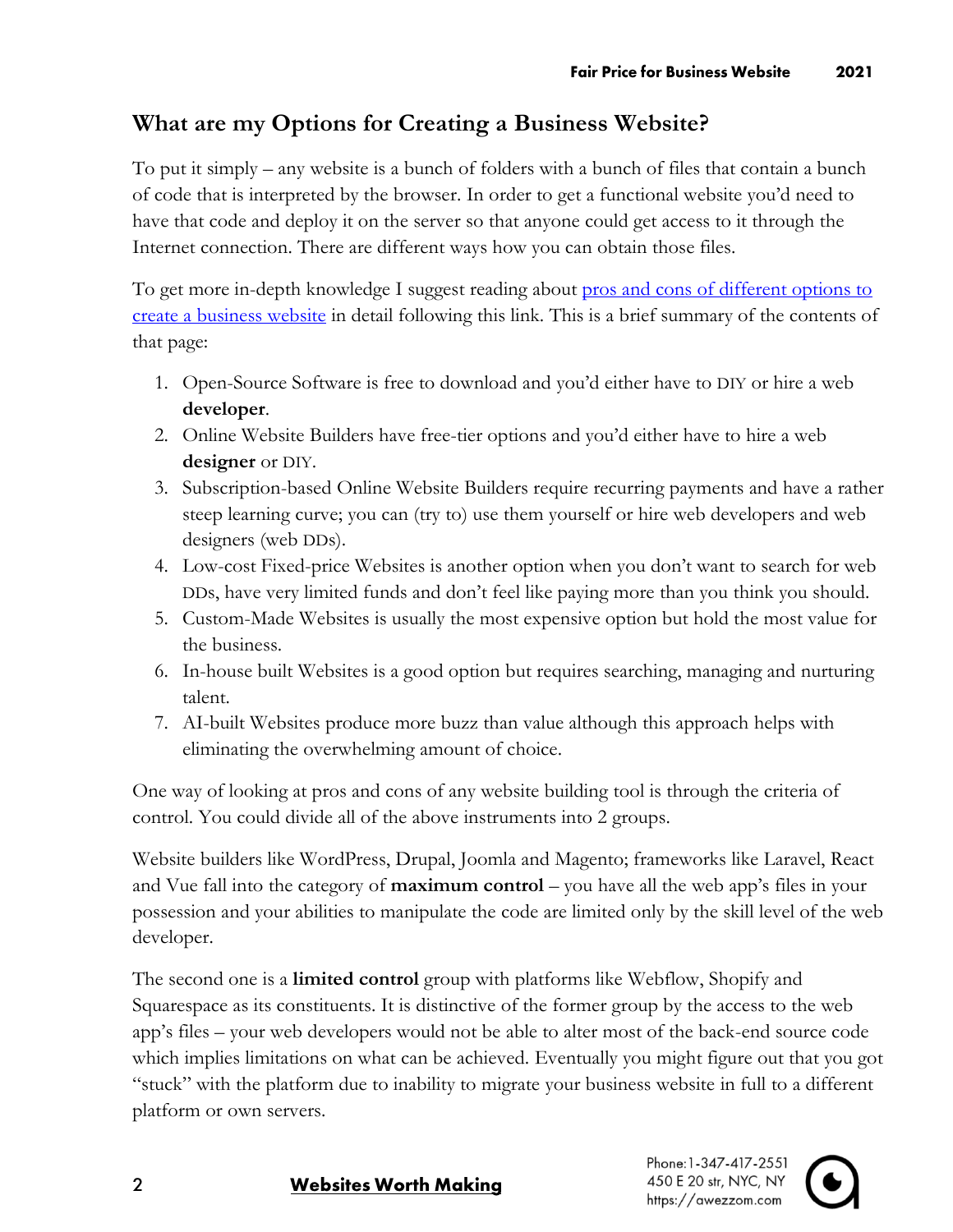# **Use Cases**

Now that we've untangled this web knot of options let's look into several real world examples to give us an idea about how we would go about selecting the one that best fits our needs.

Boiling things down to the bare bones – it's all about the business goals. Any company will have different business objectives and financial capabilities for each stage of development. Early stage, bootstrapped companies that are struggling to find first customers would have very limited funds while large, established business entities would have a steady cash flow and will be able to dedicate a hefty budget. Thus, the most appropriate web development options will be different.

## **Bootstrapped Startup Testing the Market**

The business goal for a website could be to test waters and acquire first customers while keeping expenses at minimum. A one-page WordPress (any free DIY) website will be all you need. You can find a developer who'd set it up for 100-200 USD; the amount of time required to get it up and running shouldn't take more than 2-4 hours. The design and content aren't taken into account of course.

The ideal scenario would be to hire a web developer you can trust to pick a free WP theme for you, deploy the software on the server and show you how to enter your private, sensitive data yourself. I would recommend refraining from hiring 5-dollar "gurus" on freelance platforms and classifieds as it would most likely end in a catastrophe. You can read more about the reasons in my concise book: "**[Business Website 1.01](https://awezzom.com/blog/seed-stage/business-website-101-seed-stage-startup-small-business)**".

If you would like to support this work, consider purchasing this <u>book for bootstrapped startups</u> [and small businesses](https://www.amazon.com/Business-Website-1-01-hands-real-world-ebook/dp/B08Q3ZGM3D) on Amazon; this way I'd be able to know whether this is something of value and if it makes sense to write the next piece.

## **New E-commerce Store**

When your business goal is to sell products online, your budget is super tight but you think that your business will be fine with the most "basic" functionality for your online store, you could choose **WordPress** with **WooCommerce** plugin. When your business needs a more complicated solution and you have some coin jingling in your pockets you could go with **Magento** or **OpenCart**.

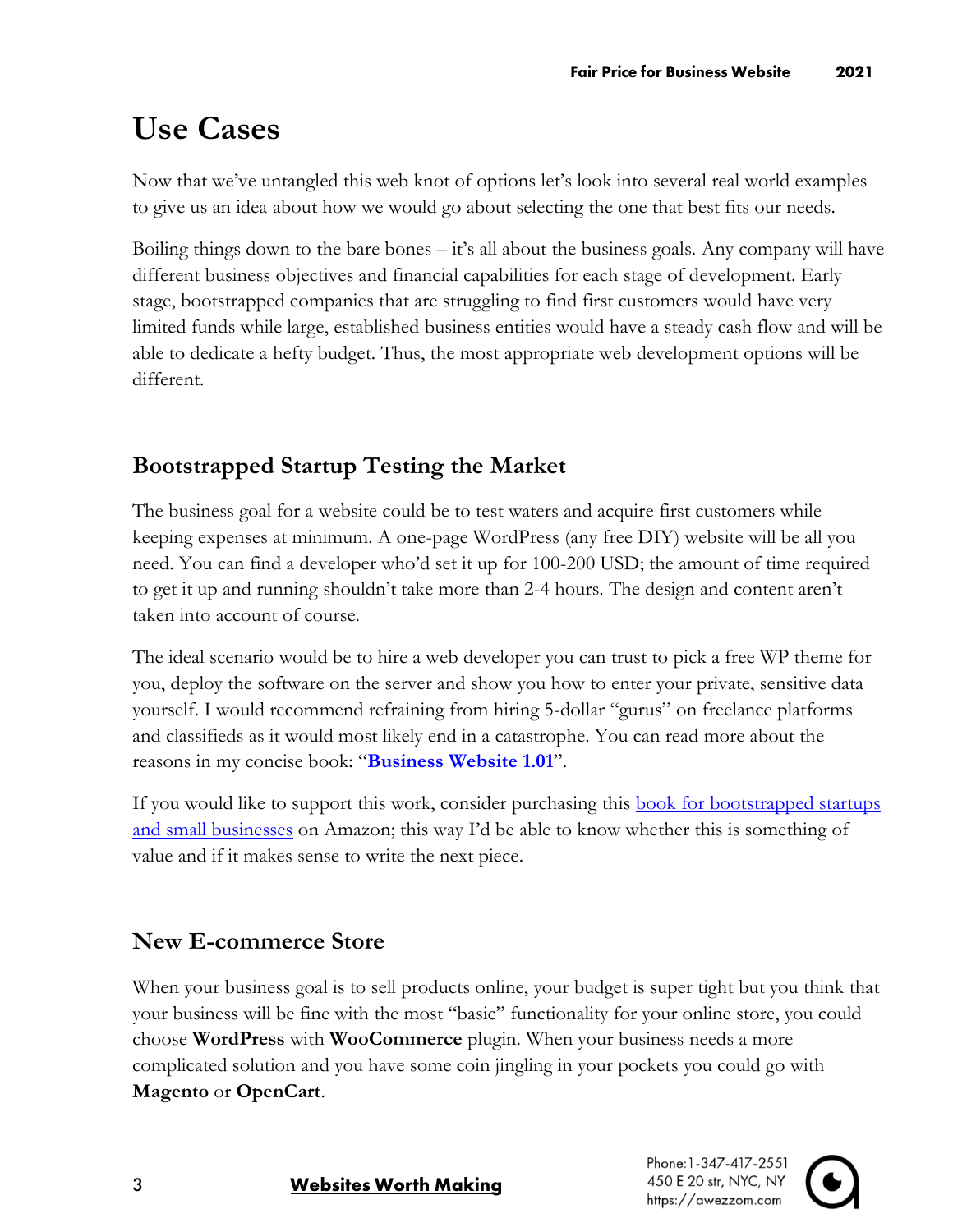If you are OK with monthly fees for using a software, aren't planning to migrate the store in the near (1 year) future and you're not too concerned with limitations and less control over your app's files, you could go with subscription-based platforms like **Shopify** or **Webflow**.

If your inventory consists of thousands SKUs, you want to have the full control of the application, you are concerned about the security of the app and don't want to have any constraints – a custom e-commerce website based on a **framework** such as **Laravel** is your ticket to success.

## **Multi-purpose Web Portal**

Most of the plugins and add-ons that are available for platforms and systems like Shopify and WordPress are very generic, hence not tailored to specific business needs but rather aimed at satisfying most common requests in a most generic way possible. Average solutions for average businesses. Chances are your business problems are unique to your business, thus common Plug'n'Play products won't do you any good.

I wouldn't recommend building a complicated system using third-party plugins but this is a separate topic in and of itself, so I will not be covering it in detail here.

When your organization has multiple divisions, business directions and objectives; when you are targeting different audiences through various channels a **custom**, **framework-based website** is the best choice because it can provide you with the highest level of flexibility that is essential to multi-purpose web hubs. As the company grows so does the amount of processes, relationships and dependencies; a web hub capable of catering to the needs of different stakeholders is a must when your job is to make the company efficient and more competitive.

# **Reality Check**

While these few use cases are great, they are meant to be used as a point of reference; often times you will find yourself not having to contend with the problem of choosing the best platform or tool but with the absence of the right partner to work with.

A good web designer can create a great piece of work on any platform using either of the available tools; a great web developer can build a solid website using any programming language, framework or open-source software. So when you find the right person or the best web design

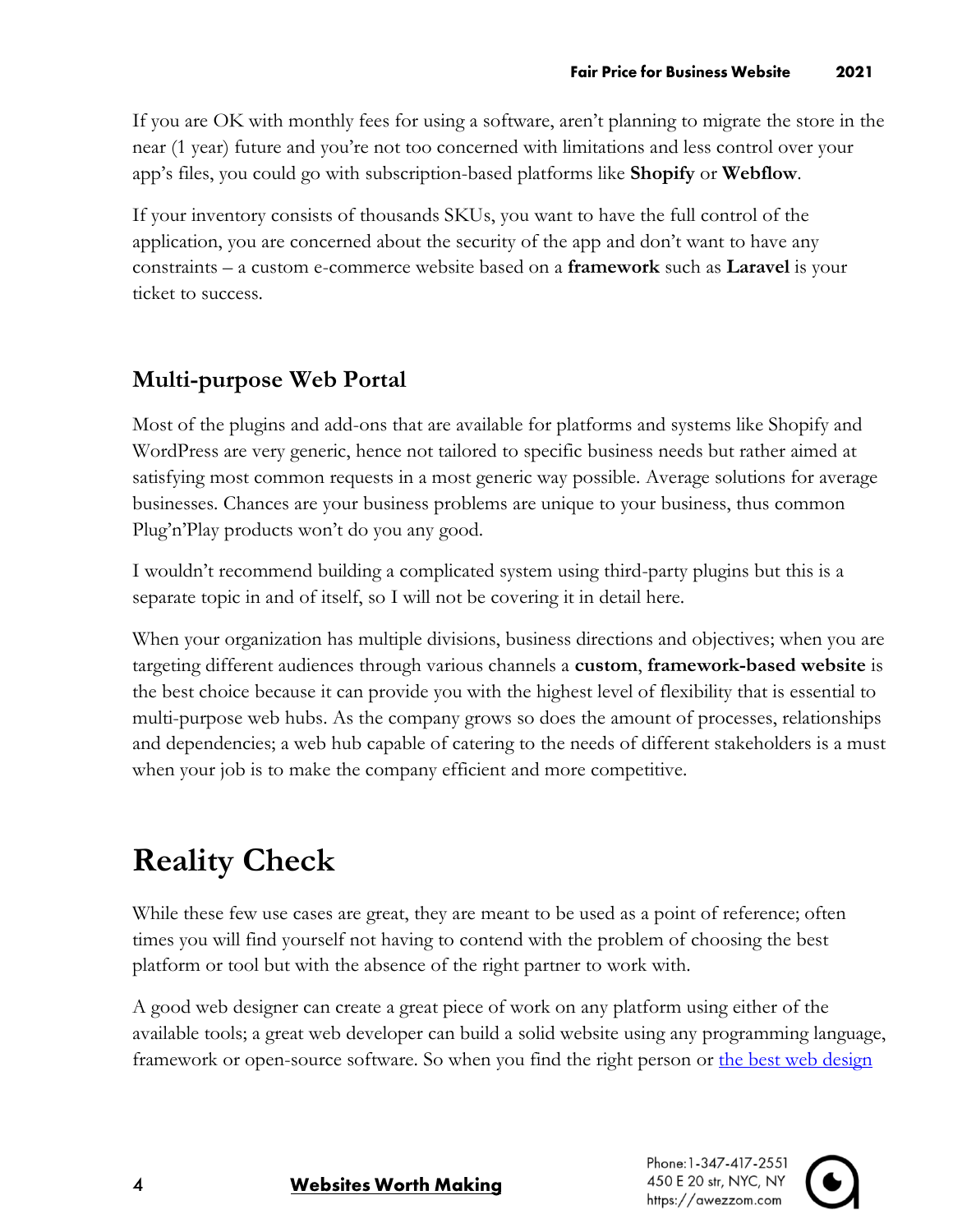agency from NYC (*product placement*) to work with it will be up to them to recommend and even insist on using one tool over the other based on your business needs.

When you have access to a <u>trustworthy web developer</u> who knows how to build websites in Shopify and is good at it, there is no reason why not to go with this option. If the person or agency only works in PHP using Laravel framework – that's great, there is no reason why this option wouldn't work for you either.

What is the **optimal solution** for creating a professional website for the company? There is no undisputable, one-and-only, perfect tool. But there is a method.

The secret recipe requires you to identify your business goals, to put a number to tangible results, to set parameters that measure the success rate, devote a budget, a timeframe and test your hypothesis.

For example, if your business relies on selling goods over the Internet and by means of online advertising you want to spend 15 000 USD in 3 months on ads in order to get additional revenue of at least 60 000 USD, your business goal could be to create compelling marketing messages that will help in driving traffic to your e-commerce website where you would AB test two landing pages to figure out which messaging, images and layout result in better conversion rates. Based on your margins and business model you can easily calculate whether your company would be able to afford those landing pages and then make adjustments to variables if necessary.

#### **Custom-made Website Pricing**

Eventually you will come to understand that custom website is the best option and as your business becomes mature enough you will finally be able to join the ranks of the successful companies who can afford it.

Those of us who had ever commissioned a tailor to design and sew a custom-made dress or a suit would know what I mean – things will just fit and work and look great. If you haven't done that yet, consider doing so if only for the sake of the experience.

Every web design agency has a different approach in regards to how they calculate the price of a custom developed web application. Basically there are three different ways how the cost of making a website will be estimated: **per hour**, **per project** or **per value**. The first two options are more common; you might get a combination of the two as well.

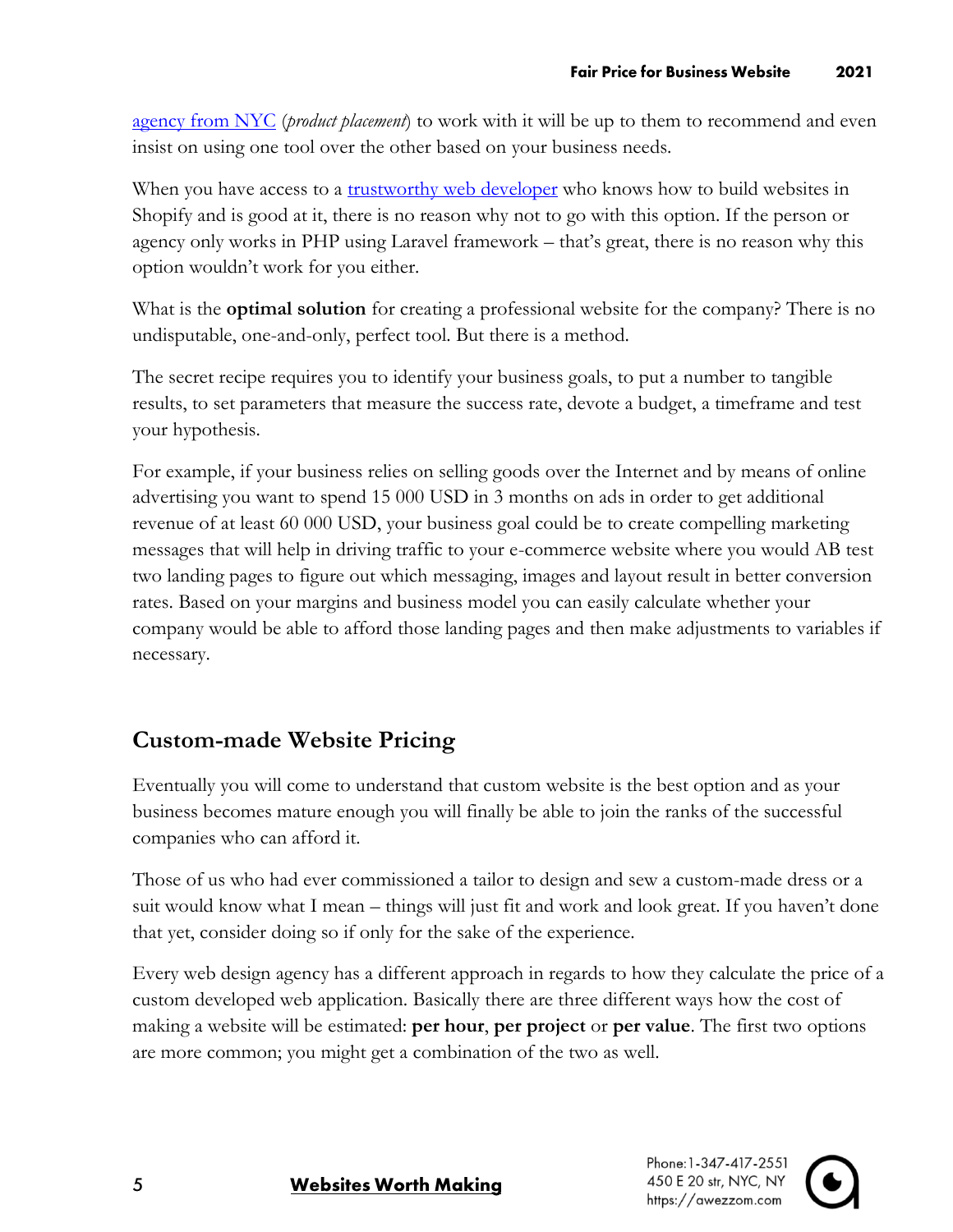## **Making a Website on a Per Hour Basis**

This approach is similar to the services you'd get from a legal firm – there is a minimum fee, an estimate of how many hours it will take to design, develop and launch your website and a per hour rate for any additional services.

This is the most advantageous option from the developer's perspective – it doesn't matter how much money a company can afford to spend, they'd work on a project as long as they're getting paid. With this model web developers and designers might be too tempted not to say "No" to prolonging the execution times by (e.g.) suggesting additional revisions or creating unnecessary variations of the layouts. The consequences? The project gets delayed, off-budget and everyone is frustrated with it.

The disadvantages to the client are: unknown time frame and unpredictable total costs.

Even when you had some experience dealing with web design and development projects in the past it is still quite challenging to figure out how much time it will really take to complete a specific task, therefore this issue might raise the question of an adequacy of the hourly rates, plant the seeds of doubt and create unnecessary friction.

You might find yourself in a situation when a rather common task of making a contact form on the website that used to take several hours on previous projects becomes a week long assignment for the developers. It isn't such a rare case when a [decision to remove CAPTCHA](https://www.linkedin.com/pulse/my-business-website-contact-form-gold-mine-spammers-sergei-nikolajev) or the desire to add unique animations to the form will (unexpectedly for the client) create **a lot** of additional work increasing the costs.

As regards to web **design**, I believe this approach is devastating to the creative process in general and should never be applied to the magical flow of creativity.

## **Building a Website on a Per Project Basis**

This approach is similar to the services of a construction company. You'd get several options with different components and make a guess at which solution would work best for your company.

Just like the family townhouse project designed by a scrupulous architect is going to be more valuable – therefore pricier – than a ready-to-use, good-for-(nothing)-everyone, dust-coveredbottom-shelve blueprint, the work of a web designer who pays attention to details will require more time, hence will cost more money.



**Websites Worth Making**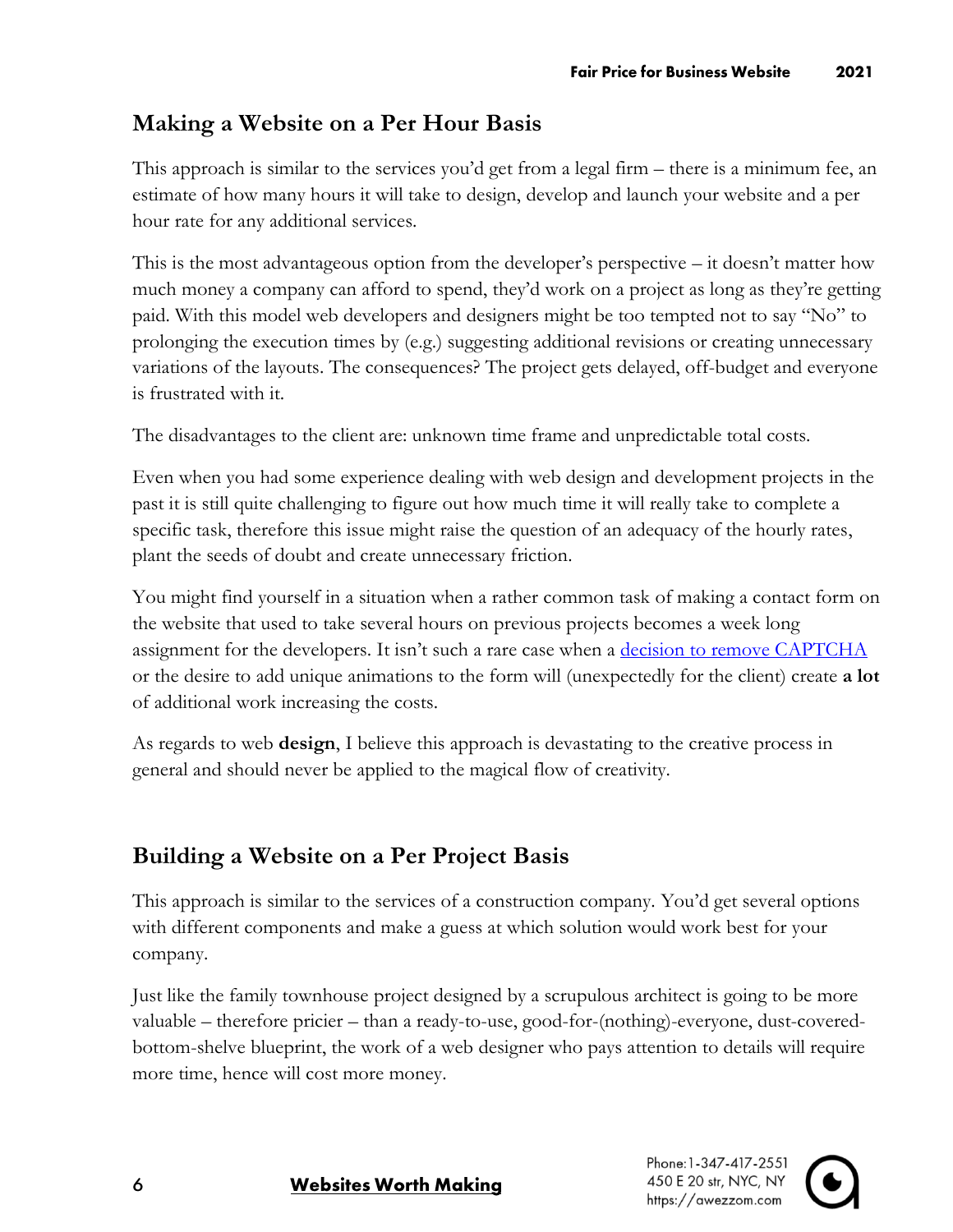Just like the contractor who is required to finish the project faster will have to hire more people and use more expensive tools, the web application will become more expensive if it would have to be built in a shorter period of time. And just like the custom-made furniture in the apartment that might have some neat functionality with a few finishing touches is going to increase its price tag, the unique features, animations and iconography of the website will make the project more expensive as well.

This option has advantages from the client's perspective – due to a fixed price you'd be able to plan your costs in advance. The challenge here, however, is that the technical specs have to be really thorough in order to avoid the necessity of fighting over ridiculously obvious functionality that hasn't been built. But just like manuals – no one likes writing those technical specs as it consumes tremendous amount of time and no one reads them anyway unless there is a dispute.

Hiring a web developer or a web designer to build a website on a per project basis works really well for the client when all the objectives have been thought through and discussed. For a web developer this approach works best when the client has no clue about what they need or want and have no objections after the project is complete.

#### **Creating a Website on a Per Value Basis**

This is the toughest one to crack for both parties because it is not so evident how the VALUE of the end result is going to be determined and therefore this approach requires more time, effort, attention, patience and trust. But simultaneously it holds the most beneficial outcomes to both parties.

In order to simplify the conceptualization of this approach I'll give you an example. If a company that sells \$1 million worth of goods online wants to increase the sales by 5% next year, the offer from an agency could be in the range of \$15 000 to \$45 000. The benefit for the client is that they wouldn't have to think in high resolution about what features, elements, functionality or actions have to be taken in order to get to the specified target – that is up to the agency to make everything in their power to make it happen.

This approach creates a win-win situation:

- 1. The agency does what it thinks is necessary to reach the defined business goals instead of doing whatever's outlined in the technical specs.
- 2. Since the per hour pricing does not apply here, the agency is incentivized to work faster, therefore, the client gets the results in the shortest period of time possible.
- 3. The client invests the amount they feel comfortable with.



**Websites Worth Making** 

 $\overline{7}$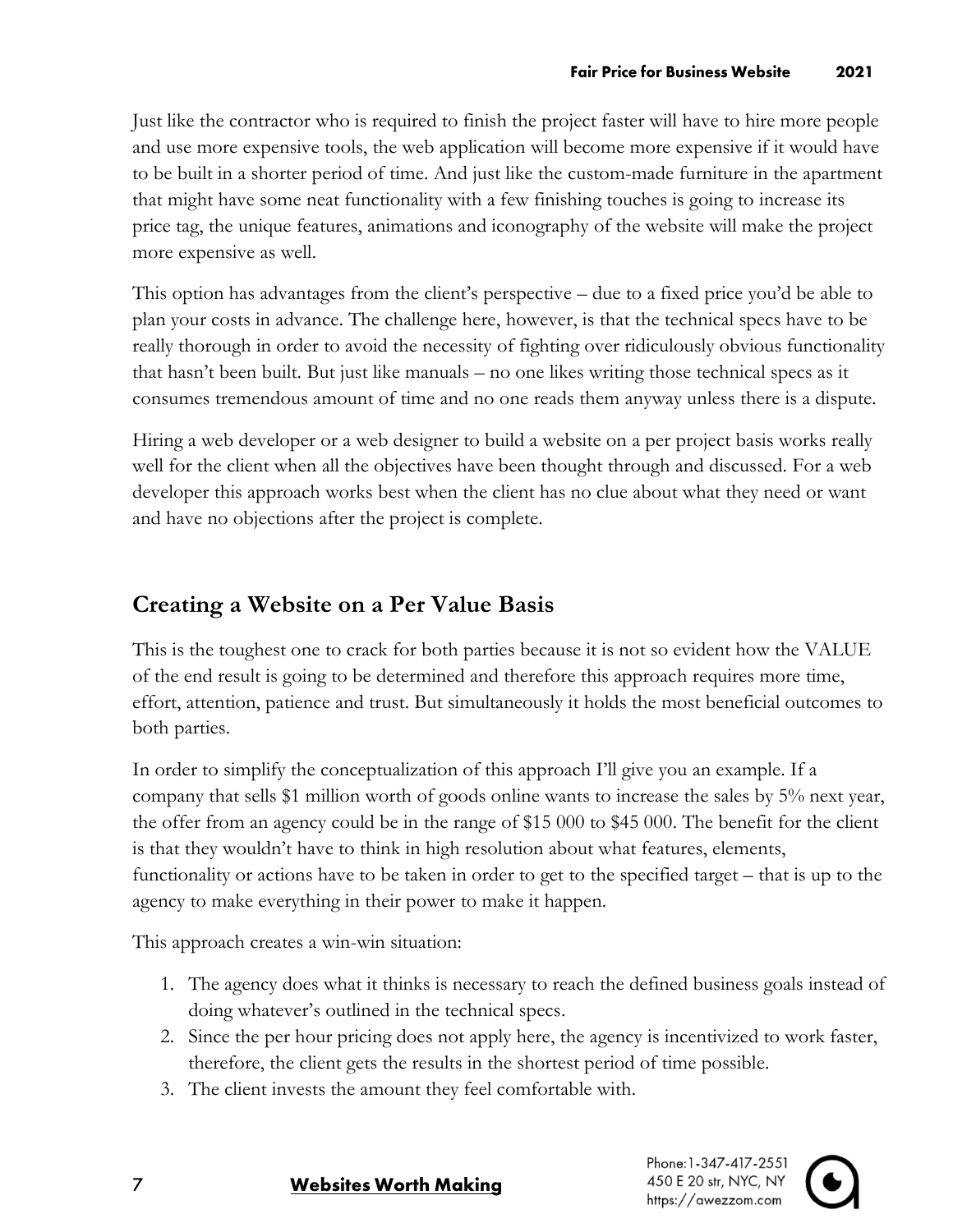- 4. The initial longer sessions devoted to discovery and strategy result in less revisions and back-and-forths over the lifespan of the project.
- 5. Instead of having **a** website as a result the per value approach is based on defining targets to aim at in order to have a meaningful website with a purpose.

In comparison, the former two methods are the easier way out for the web developer: "This will cost 2500 USD" or "We're charging 200 USD per hour" – go figure. The **per value approach** expects parties to have a lengthy, meaningful conversation about business goals and the necessity of spending money and effort on useful actions.

The results of such a discussion are amazing – the website gets just the right amount of features required to hit the target; nothing is built on the principles of "Why not?" There will be no Twitter or Instagram icons pointing at social media accounts that hold nothing but a single image posted eight years ago. There won't be a blog page if there is no meaningful content to be published there. You won't find any extra links in the navigation menu leading to vacuous justin-case pages. All of the nonsense, clutter and noise will be absent because that goes against the point of VALUE.

#### **What is a Fair Price for a Website?**

Businesses are supposed to make a profit. The higher the margins the more likely the company will be profitable. One of the ways to increase the margins is to lower the costs. It comes naturally for businesses to aim at that. But web design & development agencies are businesses too; they also have a natural tendency to aim at lower costs.

Whenever both parties get carried away with bringing the costs down the project becomes the front runner in the race to the bottom. You don't want that because it will inevitably decrease the quality of the output. I doubt that any sane decision-maker would want to have a poor quality of anything.

Neither web DDs should work for peanuts nor businesses should be taken advantage of and overpay for crap. The fair price works both ways.

Even though the concept of the **fair price** is always subject to the specific situation and subjective interpretation, the underlying principles remain the same:

- 1. Hiring someone to do the job should cost you less than doing it yourself.
- 2. The level of expertise of the executants must not be lower than your own.
- 3. The generated value is larger than the costs.
- 4. The sooner the job needs to be done, the more expensive it will get.

Phone: 1-347-417-2551 450 E 20 str, NYC, NY https://awezzom.com



#### **Websites Worth Making**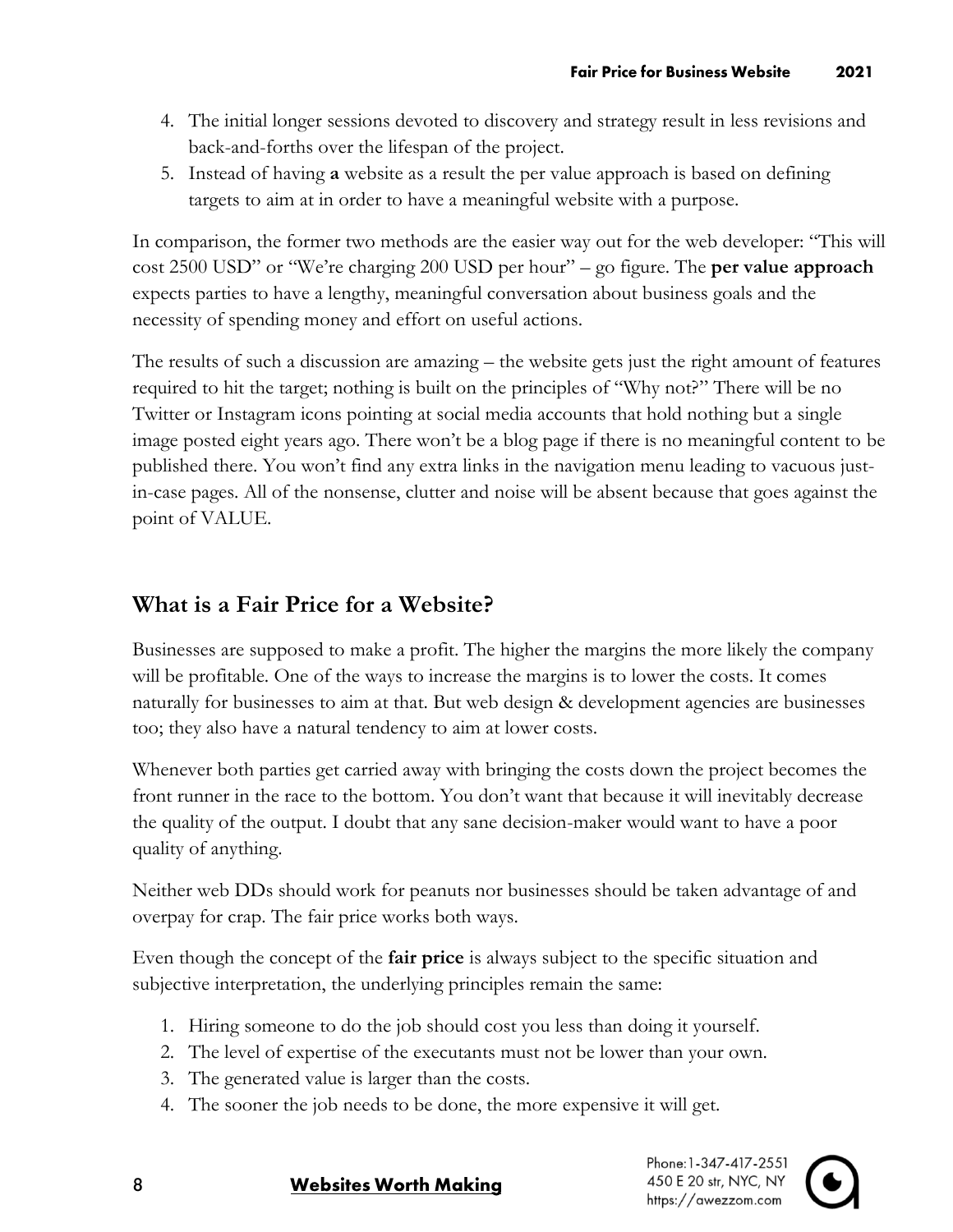To avoid frustrations you should take your time to understand what goes into calculations of most website projects. Having done that, you'd get closer to figuring out the "fairness" of the price and setting the budget for your company's web application.

#### **How to Set the Budget for a Business Website?**

In order to set the budget for your website project you will probably do some research, read some articles, talk to colleagues and ask for offers from web developers and design agencies. This way you will be able to gather enough information required to help you in figuring out what a fair price should be.

To get the best estimate from an agency or a freelancer you'd have to be aware of the pricing process behind the scenes and be able to communicate your business objectives. Here is brief list of what goes into calculations of a custom web design offer:

- 1. Platform. Is it free DIY, open-source software, a subscription-based platform or custom-made content management system?
- 2. Deadline. How soon do you need your project done? If you are OK with waiting, then the price should be lower, if you're in a rush the price will go up because the agency will have to secure extra hands on deck.
- 3. Design. How many design options do you need? Each design variant will increase the price. Do you require mockups for mobile, tablet and laptop devices to see how the pages will look like before they are created? This will have an impact on price as well.
- 4. UI & UX. Are you looking to craft a unique user experience and create an easy-to-use user interface for every device? Open up your corporate wallet wider.
- 5. Brand identity. Do you have brand guidelines with colors, typography, messaging and elements that have to be included and communicated? If not, perhaps this is the perfect opportunity to address this issue.
- 6. Pages. How many unique pages do you need? The more pages you'd need the more layout designs there'd have to be created.
- 7. Prototype. Do you need to have a prototype to confirm with other stakeholders prior to developing the final version? Having a prototype presumes additional testing and an extended deadline.
- 8. Content. Who is going to provide the content to fill your website with? Who will choose and supply images; who will write copy?
- 9. Custom elements. If you want your website to stand out by having unique graphics, animations, icons or customized typography this would increase the costs too.



#### **Websites Worth Making**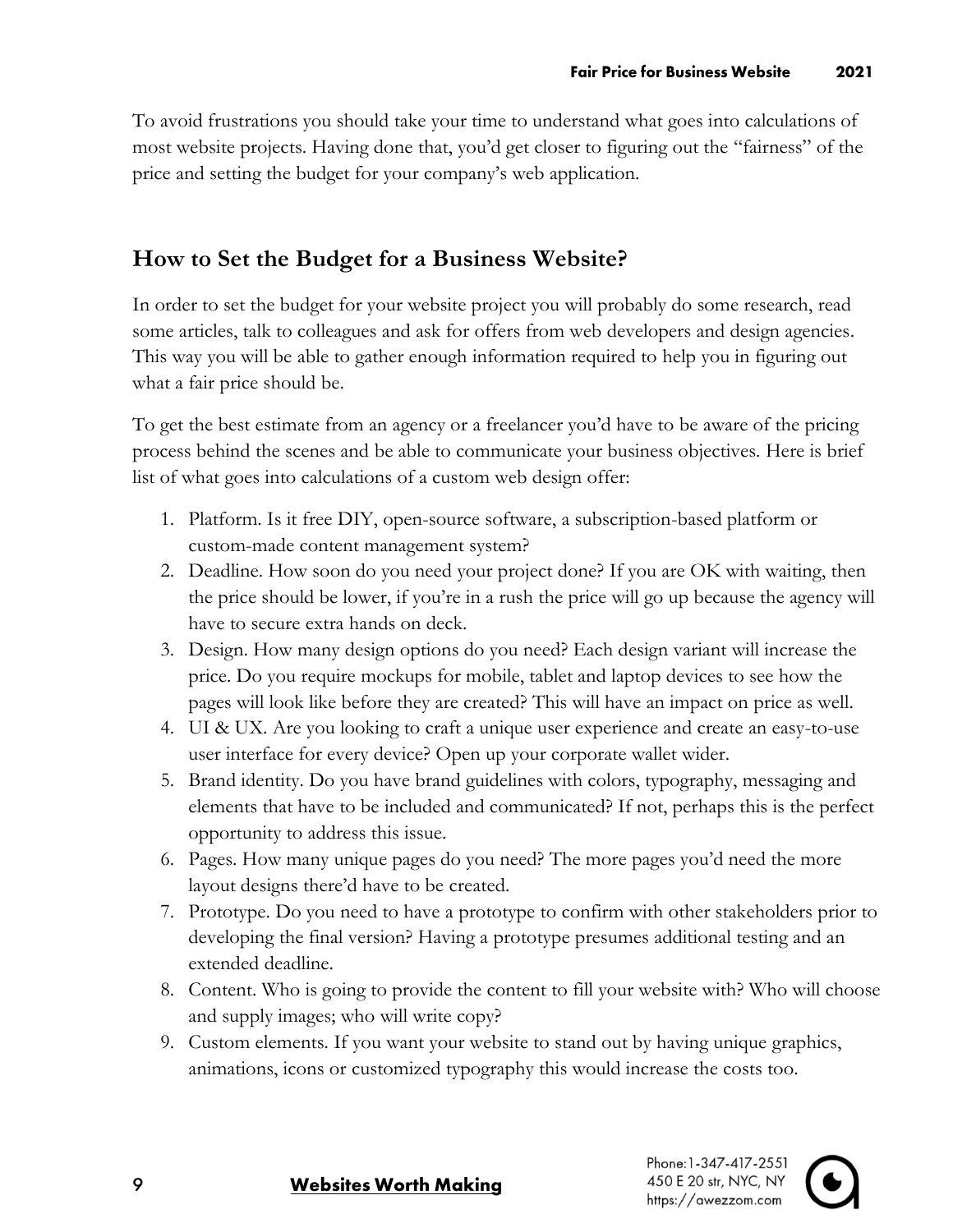- 10. SEO. Do you need a "basic" search engine optimization that includes the title and description of the page or do you need a more serious approach with custom schema, page images, keyword research and unique, valuable content?
- 11. SMM. Do you want your web pages when shared have the images, titles, descriptions and call-to-actions tailored to specific social media channels? Does your project require standard or custom SM integrations?
- 12. Infrastructure. Is this going to be high-traffic, video streaming platform or a brochure type business website with few visitors?
- 13. Database. Do you need a large database with custom business logic and complicated relationships or would it suffice to have a single table for contact inquiries?
- 14. Integrations. Do you need your application to "talk" to other services and exchange data? Do you need to create documents, spreadsheets, images or barcodes?
- 15. Licenses. Will your project require licenses, e.g. professional images, typography, thirdparty software?
- 16. Fees. Are there any transactions fees or monthly payments for payment processors, SSL certificates, hosting?
- 17. Maintenance. Will your website require updates, upgrades or other services on a regular basis?

As you can see these are some serious questions that have to be discussed and there is a ton more. No wonder so many companies are drawn towards a tempting shortcut of making "a professional website for free". Would you rather invest money and effort into something that **could work** or participate in the creation of something that is **designed to work**. It doesn't mean that either choice will guarantee a business success but there is a massive difference between the two.

When the people responsible for the company website decide to shop around for website builders they make a choice towards a **reactive** approach: "Let's examine available options and select the one we can afford" – they would have to adjust their business needs to whatever features web builders are offering. An average solution for an average business.

People who are taking a **proactive** approach think this way: "Let's figure out our business needs, prioritize the goals and then create the tools we can afford."

To make your life a little easier, I have developed a calculator that you can use for free to estimate [how much it might cost you to build a website for your business.](https://awezzom.com/tools/web-design-cost-calculator) Make sure to check it out; you won't have to leave your email address to see the results – I promise.